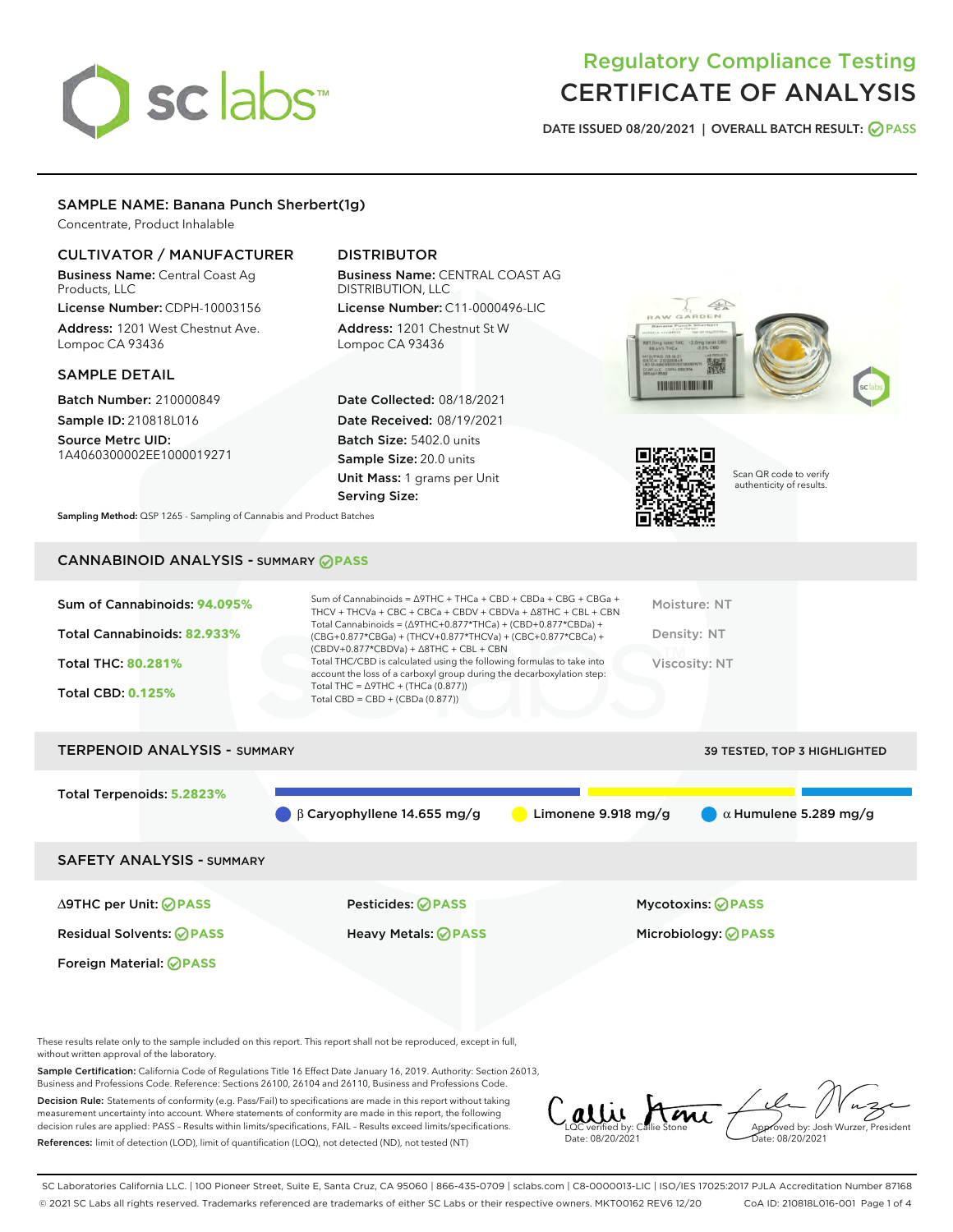



BANANA PUNCH SHERBERT(1G) | DATE ISSUED 08/20/2021 | OVERALL BATCH RESULT: @ PASS

#### CANNABINOID TEST RESULTS - 08/19/2021 2 PASS

Tested by high-performance liquid chromatography with diode-array detection (HPLC-DAD). **Method:** QSP 1157 - Analysis of Cannabinoids by HPLC-DAD

#### TOTAL CANNABINOIDS: **82.933%**

Total Cannabinoids (Total THC) + (Total CBD) + (Total CBG) + (Total THCV) + (Total CBC) + (Total CBDV) + ∆8THC + CBL + CBN

TOTAL THC: **80.281%** Total THC (∆9THC+0.877\*THCa)

TOTAL CBD: **0.125%**

Total CBD (CBD+0.877\*CBDa)

TOTAL CBG: 1.55% Total CBG (CBG+0.877\*CBGa)

TOTAL THCV: 0.364% Total THCV (THCV+0.877\*THCVa)

TOTAL CBC: 0.613% Total CBC (CBC+0.877\*CBCa)

TOTAL CBDV: ND Total CBDV (CBDV+0.877\*CBDVa)

| <b>COMPOUND</b>  | LOD/LOQ<br>(mg/g)          | <b>MEASUREMENT</b><br><b>UNCERTAINTY</b><br>(mg/g) | <b>RESULT</b><br>(mg/g) | <b>RESULT</b><br>(%) |
|------------------|----------------------------|----------------------------------------------------|-------------------------|----------------------|
| <b>THCa</b>      | 0.05/0.14                  | ±22.637                                            | 880.82                  | 88.082               |
| <b>A9THC</b>     | 0.06 / 0.26                | ±1.043                                             | 30.33                   | 3.033                |
| <b>CBGa</b>      | 0.1 / 0.2                  | ±0.77                                              | 14.8                    | 1.48                 |
| <b>CBCa</b>      | 0.07/0.28                  | ±0.303                                             | 6.19                    | 0.619                |
| <b>THCVa</b>     | 0.07/0.20                  | ±0.198                                             | 4.15                    | 0.415                |
| <b>CBG</b>       | 0.06/0.19                  | ±0.100                                             | 2.53                    | 0.253                |
| <b>CBDa</b>      | 0.02/0.19                  | ±0.042                                             | 1.43                    | 0.143                |
| <b>CBC</b>       | 0.2 / 0.5                  | ±0.02                                              | 0.7                     | 0.07                 |
| $\triangle$ 8THC | 0.1/0.4                    | N/A                                                | <b>ND</b>               | <b>ND</b>            |
| <b>THCV</b>      | 0.1/0.2                    | N/A                                                | <b>ND</b>               | <b>ND</b>            |
| <b>CBD</b>       | 0.07/0.29                  | N/A                                                | <b>ND</b>               | <b>ND</b>            |
| <b>CBDV</b>      | 0.04 / 0.15                | N/A                                                | <b>ND</b>               | <b>ND</b>            |
| <b>CBDVa</b>     | 0.03/0.53                  | N/A                                                | <b>ND</b>               | <b>ND</b>            |
| <b>CBL</b>       | 0.06 / 0.24                | N/A                                                | <b>ND</b>               | <b>ND</b>            |
| <b>CBN</b>       | 0.1/0.3                    | N/A                                                | <b>ND</b>               | <b>ND</b>            |
|                  | <b>SUM OF CANNABINOIDS</b> |                                                    | 940.95 mg/g             | 94.095%              |

#### **UNIT MASS: 1 grams per Unit**

| ∆9THC per Unit                                                                            | 1120 per-package limit | 30.33 mg/unit<br><b>PASS</b> |  |  |
|-------------------------------------------------------------------------------------------|------------------------|------------------------------|--|--|
| <b>Total THC per Unit</b>                                                                 |                        | 802.81 mg/unit               |  |  |
| <b>CBD</b> per Unit                                                                       |                        | <b>ND</b>                    |  |  |
| <b>Total CBD per Unit</b>                                                                 |                        | $1.25$ mg/unit               |  |  |
| Sum of Cannabinoids<br>per Unit                                                           |                        | 940.95 mg/unit               |  |  |
| <b>Total Cannabinoids</b><br>per Unit                                                     |                        | 829.33 mg/unit               |  |  |
| <b>MOISTURE TEST RESULT</b><br><b>VISCOSITY TEST RESULT</b><br><b>DENSITY TEST RESULT</b> |                        |                              |  |  |

Not Tested

Not Tested

Not Tested

#### TERPENOID TEST RESULTS - 08/20/2021

Terpene analysis utilizing gas chromatography-flame ionization detection (GC-FID). **Method:** QSP 1192 - Analysis of Terpenoids by GC-FID

| <b>COMPOUND</b>           | LOD/LOQ<br>(mg/g) | <b>MEASUREMENT</b><br><b>UNCERTAINTY</b><br>(mg/g) | <b>RESULT</b><br>(mg/g)                         | <b>RESULT</b><br>(%) |
|---------------------------|-------------------|----------------------------------------------------|-------------------------------------------------|----------------------|
| β Caryophyllene           | 0.004 / 0.012     | ±0.5217                                            | 14.655                                          | 1.4655               |
| Limonene                  | 0.005 / 0.016     | ±0.1418                                            | 9.918                                           | 0.9918               |
| $\alpha$ Humulene         | 0.009/0.029       | ±0.1698                                            | 5.289                                           | 0.5289               |
| <b>Myrcene</b>            | 0.008 / 0.025     | ±0.0562                                            | 4.360                                           | 0.4360               |
| trans- $\beta$ -Farnesene | 0.008 / 0.025     | ±0.1228                                            | 3.458                                           | 0.3458               |
| Terpinolene               | 0.008 / 0.026     | ±0.0451                                            | 2.202                                           | 0.2202               |
| Linalool                  | 0.009 / 0.032     | ±0.0812                                            | 2.137                                           | 0.2137               |
| $\alpha$ Bisabolol        | 0.008 / 0.026     | ±0.1077                                            | 2.016                                           | 0.2016               |
| $\beta$ Pinene            | 0.004 / 0.014     | ±0.0152                                            | 1.326                                           | 0.1326               |
| Terpineol                 | 0.016 / 0.055     | ±0.0764                                            | 1.244                                           | 0.1244               |
| Ocimene                   | 0.011 / 0.038     | ±0.0345                                            | 1.076                                           | 0.1076               |
| Fenchol                   | 0.010 / 0.034     | ±0.0406                                            | 1.048                                           | 0.1048               |
| Nerolidol                 | 0.009 / 0.028     | ±0.0655                                            | 1.042                                           | 0.1042               |
| $\alpha$ Pinene           | 0.005 / 0.017     | ±0.0084                                            | 0.980                                           | 0.0980               |
| Guaiol                    | 0.009 / 0.030     | ±0.0275                                            | 0.582                                           | 0.0582               |
| Caryophyllene<br>Oxide    | 0.010 / 0.033     | ±0.0210                                            | 0.456                                           | 0.0456               |
| <b>Borneol</b>            | 0.005 / 0.016     | ±0.0121                                            | 0.287                                           | 0.0287               |
| Fenchone                  | 0.009 / 0.028     | ±0.0057                                            | 0.196                                           | 0.0196               |
| Camphene                  | 0.005 / 0.015     | ±0.0016                                            | 0.137                                           | 0.0137               |
| $\alpha$ Phellandrene     | 0.006 / 0.020     | ±0.0009                                            | 0.066                                           | 0.0066               |
| Citronellol               | 0.003 / 0.010     | ±0.0027                                            | 0.056                                           | 0.0056               |
| $\alpha$ Terpinene        | 0.005 / 0.017     | ±0.0008                                            | 0.055                                           | 0.0055               |
| 3 Carene                  | 0.005 / 0.018     | ±0.0008                                            | 0.054                                           | 0.0054               |
| $\gamma$ Terpinene        | 0.006 / 0.018     | ±0.0009                                            | 0.052                                           | 0.0052               |
| Geraniol                  | 0.002 / 0.007     | ±0.0021                                            | 0.047                                           | 0.0047               |
| Sabinene Hydrate          | 0.006 / 0.022     | ±0.0017                                            | 0.045                                           | 0.0045               |
| Sabinene                  | 0.004 / 0.014     | ±0.0003                                            | 0.021                                           | 0.0021               |
| Nerol                     | 0.003 / 0.011     | ±0.0008                                            | 0.018                                           | 0.0018               |
| Eucalyptol                | 0.006 / 0.018     | N/A                                                | <loq< th=""><th><loq< th=""></loq<></th></loq<> | <loq< th=""></loq<>  |
| p-Cymene                  | 0.005 / 0.016     | N/A                                                | ND                                              | ND                   |
| (-)-Isopulegol            | 0.005 / 0.016     | N/A                                                | ND                                              | <b>ND</b>            |
| Camphor                   | 0.006 / 0.019     | N/A                                                | <b>ND</b>                                       | ND                   |
| Isoborneol                | 0.004 / 0.012     | N/A                                                | ND                                              | <b>ND</b>            |
| Menthol                   | 0.008 / 0.025     | N/A                                                | <b>ND</b>                                       | <b>ND</b>            |
| R-(+)-Pulegone            | 0.003 / 0.011     | N/A                                                | ND                                              | ND                   |
| <b>Geranyl Acetate</b>    | 0.004 / 0.014     | N/A                                                | ND                                              | ND                   |
| $\alpha$ Cedrene          | 0.005 / 0.016     | N/A                                                | ND                                              | <b>ND</b>            |
| Valencene                 | 0.009 / 0.030     | N/A                                                | ND                                              | ND                   |
| Cedrol                    | 0.008 / 0.027     | N/A                                                | ND                                              | <b>ND</b>            |
| <b>TOTAL TERPENOIDS</b>   |                   |                                                    | 52.823 mg/g                                     | 5.2823%              |

SC Laboratories California LLC. | 100 Pioneer Street, Suite E, Santa Cruz, CA 95060 | 866-435-0709 | sclabs.com | C8-0000013-LIC | ISO/IES 17025:2017 PJLA Accreditation Number 87168 © 2021 SC Labs all rights reserved. Trademarks referenced are trademarks of either SC Labs or their respective owners. MKT00162 REV6 12/20 CoA ID: 210818L016-001 Page 2 of 4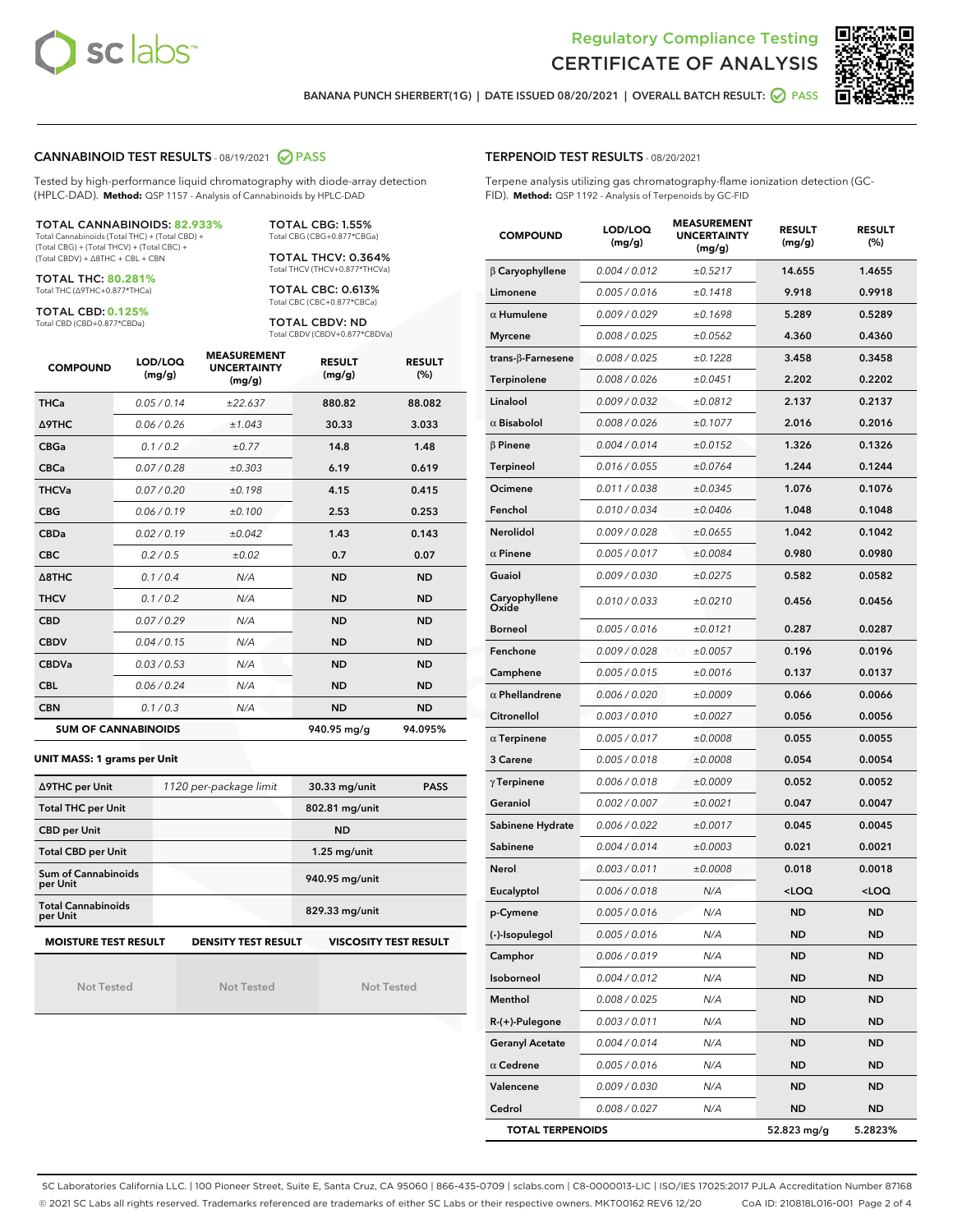



BANANA PUNCH SHERBERT(1G) | DATE ISSUED 08/20/2021 | OVERALL BATCH RESULT: @ PASS

# CATEGORY 1 PESTICIDE TEST RESULTS - 08/20/2021 2 PASS

Pesticide and plant growth regulator analysis utilizing high-performance liquid chromatography-mass spectrometry (HPLC-MS) or gas chromatography-mass spectrometry (GC-MS). \*GC-MS utilized where indicated. **Method:** QSP 1212 - Analysis of Pesticides and Mycotoxins by LC-MS or QSP 1213 - Analysis of Pesticides by GC-MS

| 0.03 / 0.08<br>Aldicarb<br>$\ge$ LOD<br>N/A<br><b>ND</b><br><b>PASS</b><br>Carbofuran<br>0.02 / 0.05<br>N/A<br><b>ND</b><br><b>PASS</b><br>$\ge$ LOD<br>Chlordane*<br>0.03 / 0.08<br>$>$ LOD<br>N/A<br><b>ND</b><br><b>PASS</b><br>Chlorfenapyr*<br>0.03/0.10<br>$\ge$ LOD<br>N/A<br><b>ND</b><br><b>PASS</b><br>N/A<br><b>PASS</b><br>Chlorpyrifos<br>0.02 / 0.06<br>$\ge$ LOD<br><b>ND</b><br>0.02 / 0.07<br>N/A<br><b>ND</b><br><b>PASS</b><br>Coumaphos<br>$\geq$ LOD<br>Daminozide<br>0.02 / 0.07<br>$>$ LOD<br>N/A<br><b>ND</b><br><b>PASS</b><br><b>DDVP</b><br>0.03/0.09<br>$>$ LOD<br>N/A<br><b>PASS</b><br><b>ND</b><br>(Dichlorvos)<br>Dimethoate<br>0.03 / 0.08<br>$\ge$ LOD<br>N/A<br><b>ND</b><br><b>PASS</b><br><b>PASS</b><br>0.03/0.10<br>N/A<br><b>ND</b><br>Ethoprop(hos)<br>> LOD<br>N/A<br><b>ND</b><br><b>PASS</b><br>Etofenprox<br>0.02 / 0.06<br>$\ge$ LOD<br>0.03 / 0.08<br>$\ge$ LOD<br>N/A<br><b>ND</b><br><b>PASS</b><br>Fenoxycarb<br>0.03/0.08<br>$>$ LOD<br>N/A<br><b>ND</b><br><b>PASS</b><br>Fipronil<br>Imazalil<br>0.02 / 0.06<br>N/A<br><b>ND</b><br><b>PASS</b><br>$\geq$ LOD<br><b>PASS</b><br>Methiocarb<br>0.02 / 0.07<br>$\ge$ LOD<br>N/A<br><b>ND</b><br>Methyl<br>0.03/0.10<br>N/A<br><b>ND</b><br>$\geq$ LOD<br><b>PASS</b><br>parathion<br>0.03/0.09<br><b>ND</b><br><b>Mevinphos</b><br>$\geq$ LOD<br>N/A<br><b>PASS</b><br>Paclobutrazol<br>0.02 / 0.05<br>$\geq$ LOD<br>N/A<br><b>ND</b><br><b>PASS</b><br>0.03 / 0.09<br>N/A<br><b>ND</b><br><b>PASS</b><br>$\ge$ LOD<br>Propoxur<br>0.03 / 0.08<br>N/A<br><b>ND</b><br><b>PASS</b><br>Spiroxamine<br>$\geq$ LOD<br>0.03/0.10<br>N/A<br><b>ND</b><br><b>PASS</b><br>Thiacloprid<br>$\geq$ LOD | <b>COMPOUND</b> | LOD/LOQ<br>$(\mu g/g)$ | <b>ACTION</b><br><b>LIMIT</b><br>$(\mu g/g)$ | <b>MEASUREMENT</b><br><b>UNCERTAINTY</b><br>$(\mu g/g)$ | <b>RESULT</b><br>$(\mu g/g)$ | <b>RESULT</b> |
|------------------------------------------------------------------------------------------------------------------------------------------------------------------------------------------------------------------------------------------------------------------------------------------------------------------------------------------------------------------------------------------------------------------------------------------------------------------------------------------------------------------------------------------------------------------------------------------------------------------------------------------------------------------------------------------------------------------------------------------------------------------------------------------------------------------------------------------------------------------------------------------------------------------------------------------------------------------------------------------------------------------------------------------------------------------------------------------------------------------------------------------------------------------------------------------------------------------------------------------------------------------------------------------------------------------------------------------------------------------------------------------------------------------------------------------------------------------------------------------------------------------------------------------------------------------------------------------------------------------------------------------------------------------------------------------------|-----------------|------------------------|----------------------------------------------|---------------------------------------------------------|------------------------------|---------------|
|                                                                                                                                                                                                                                                                                                                                                                                                                                                                                                                                                                                                                                                                                                                                                                                                                                                                                                                                                                                                                                                                                                                                                                                                                                                                                                                                                                                                                                                                                                                                                                                                                                                                                                |                 |                        |                                              |                                                         |                              |               |
|                                                                                                                                                                                                                                                                                                                                                                                                                                                                                                                                                                                                                                                                                                                                                                                                                                                                                                                                                                                                                                                                                                                                                                                                                                                                                                                                                                                                                                                                                                                                                                                                                                                                                                |                 |                        |                                              |                                                         |                              |               |
|                                                                                                                                                                                                                                                                                                                                                                                                                                                                                                                                                                                                                                                                                                                                                                                                                                                                                                                                                                                                                                                                                                                                                                                                                                                                                                                                                                                                                                                                                                                                                                                                                                                                                                |                 |                        |                                              |                                                         |                              |               |
|                                                                                                                                                                                                                                                                                                                                                                                                                                                                                                                                                                                                                                                                                                                                                                                                                                                                                                                                                                                                                                                                                                                                                                                                                                                                                                                                                                                                                                                                                                                                                                                                                                                                                                |                 |                        |                                              |                                                         |                              |               |
|                                                                                                                                                                                                                                                                                                                                                                                                                                                                                                                                                                                                                                                                                                                                                                                                                                                                                                                                                                                                                                                                                                                                                                                                                                                                                                                                                                                                                                                                                                                                                                                                                                                                                                |                 |                        |                                              |                                                         |                              |               |
|                                                                                                                                                                                                                                                                                                                                                                                                                                                                                                                                                                                                                                                                                                                                                                                                                                                                                                                                                                                                                                                                                                                                                                                                                                                                                                                                                                                                                                                                                                                                                                                                                                                                                                |                 |                        |                                              |                                                         |                              |               |
|                                                                                                                                                                                                                                                                                                                                                                                                                                                                                                                                                                                                                                                                                                                                                                                                                                                                                                                                                                                                                                                                                                                                                                                                                                                                                                                                                                                                                                                                                                                                                                                                                                                                                                |                 |                        |                                              |                                                         |                              |               |
|                                                                                                                                                                                                                                                                                                                                                                                                                                                                                                                                                                                                                                                                                                                                                                                                                                                                                                                                                                                                                                                                                                                                                                                                                                                                                                                                                                                                                                                                                                                                                                                                                                                                                                |                 |                        |                                              |                                                         |                              |               |
|                                                                                                                                                                                                                                                                                                                                                                                                                                                                                                                                                                                                                                                                                                                                                                                                                                                                                                                                                                                                                                                                                                                                                                                                                                                                                                                                                                                                                                                                                                                                                                                                                                                                                                |                 |                        |                                              |                                                         |                              |               |
|                                                                                                                                                                                                                                                                                                                                                                                                                                                                                                                                                                                                                                                                                                                                                                                                                                                                                                                                                                                                                                                                                                                                                                                                                                                                                                                                                                                                                                                                                                                                                                                                                                                                                                |                 |                        |                                              |                                                         |                              |               |
|                                                                                                                                                                                                                                                                                                                                                                                                                                                                                                                                                                                                                                                                                                                                                                                                                                                                                                                                                                                                                                                                                                                                                                                                                                                                                                                                                                                                                                                                                                                                                                                                                                                                                                |                 |                        |                                              |                                                         |                              |               |
|                                                                                                                                                                                                                                                                                                                                                                                                                                                                                                                                                                                                                                                                                                                                                                                                                                                                                                                                                                                                                                                                                                                                                                                                                                                                                                                                                                                                                                                                                                                                                                                                                                                                                                |                 |                        |                                              |                                                         |                              |               |
|                                                                                                                                                                                                                                                                                                                                                                                                                                                                                                                                                                                                                                                                                                                                                                                                                                                                                                                                                                                                                                                                                                                                                                                                                                                                                                                                                                                                                                                                                                                                                                                                                                                                                                |                 |                        |                                              |                                                         |                              |               |
|                                                                                                                                                                                                                                                                                                                                                                                                                                                                                                                                                                                                                                                                                                                                                                                                                                                                                                                                                                                                                                                                                                                                                                                                                                                                                                                                                                                                                                                                                                                                                                                                                                                                                                |                 |                        |                                              |                                                         |                              |               |
|                                                                                                                                                                                                                                                                                                                                                                                                                                                                                                                                                                                                                                                                                                                                                                                                                                                                                                                                                                                                                                                                                                                                                                                                                                                                                                                                                                                                                                                                                                                                                                                                                                                                                                |                 |                        |                                              |                                                         |                              |               |
|                                                                                                                                                                                                                                                                                                                                                                                                                                                                                                                                                                                                                                                                                                                                                                                                                                                                                                                                                                                                                                                                                                                                                                                                                                                                                                                                                                                                                                                                                                                                                                                                                                                                                                |                 |                        |                                              |                                                         |                              |               |
|                                                                                                                                                                                                                                                                                                                                                                                                                                                                                                                                                                                                                                                                                                                                                                                                                                                                                                                                                                                                                                                                                                                                                                                                                                                                                                                                                                                                                                                                                                                                                                                                                                                                                                |                 |                        |                                              |                                                         |                              |               |
|                                                                                                                                                                                                                                                                                                                                                                                                                                                                                                                                                                                                                                                                                                                                                                                                                                                                                                                                                                                                                                                                                                                                                                                                                                                                                                                                                                                                                                                                                                                                                                                                                                                                                                |                 |                        |                                              |                                                         |                              |               |
|                                                                                                                                                                                                                                                                                                                                                                                                                                                                                                                                                                                                                                                                                                                                                                                                                                                                                                                                                                                                                                                                                                                                                                                                                                                                                                                                                                                                                                                                                                                                                                                                                                                                                                |                 |                        |                                              |                                                         |                              |               |
|                                                                                                                                                                                                                                                                                                                                                                                                                                                                                                                                                                                                                                                                                                                                                                                                                                                                                                                                                                                                                                                                                                                                                                                                                                                                                                                                                                                                                                                                                                                                                                                                                                                                                                |                 |                        |                                              |                                                         |                              |               |
|                                                                                                                                                                                                                                                                                                                                                                                                                                                                                                                                                                                                                                                                                                                                                                                                                                                                                                                                                                                                                                                                                                                                                                                                                                                                                                                                                                                                                                                                                                                                                                                                                                                                                                |                 |                        |                                              |                                                         |                              |               |

#### CATEGORY 2 PESTICIDE TEST RESULTS - 08/20/2021 @ PASS

| <b>COMPOUND</b>          | LOD/LOQ<br>$(\mu g/g)$ | <b>ACTION</b><br><b>LIMIT</b><br>$(\mu g/g)$ | <b>MEASUREMENT</b><br><b>UNCERTAINTY</b><br>$(\mu g/g)$ | <b>RESULT</b><br>$(\mu g/g)$ | <b>RESULT</b> |
|--------------------------|------------------------|----------------------------------------------|---------------------------------------------------------|------------------------------|---------------|
| Abamectin                | 0.03/0.10              | 0.1                                          | N/A                                                     | <b>ND</b>                    | <b>PASS</b>   |
| Acephate                 | 0.02/0.07              | 0.1                                          | N/A                                                     | <b>ND</b>                    | <b>PASS</b>   |
| Acequinocyl              | 0.02/0.07              | 0.1                                          | N/A                                                     | <b>ND</b>                    | <b>PASS</b>   |
| Acetamiprid              | 0.02/0.05              | 0.1                                          | N/A                                                     | <b>ND</b>                    | <b>PASS</b>   |
| Azoxystrobin             | 0.02/0.07              | 0.1                                          | N/A                                                     | <b>ND</b>                    | <b>PASS</b>   |
| <b>Bifenazate</b>        | 0.01/0.04              | 0.1                                          | N/A                                                     | <b>ND</b>                    | <b>PASS</b>   |
| <b>Bifenthrin</b>        | 0.02/0.05              | 3                                            | N/A                                                     | <b>ND</b>                    | <b>PASS</b>   |
| <b>Boscalid</b>          | 0.03/0.09              | 0.1                                          | N/A                                                     | <b>ND</b>                    | <b>PASS</b>   |
| Captan                   | 0.19/0.57              | 0.7                                          | N/A                                                     | <b>ND</b>                    | <b>PASS</b>   |
| Carbaryl                 | 0.02/0.06              | 0.5                                          | N/A                                                     | <b>ND</b>                    | <b>PASS</b>   |
| Chlorantranilip-<br>role | 0.04/0.12              | 10                                           | N/A                                                     | <b>ND</b>                    | <b>PASS</b>   |
| Clofentezine             | 0.03/0.09              | 0.1                                          | N/A                                                     | <b>ND</b>                    | <b>PASS</b>   |

# CATEGORY 2 PESTICIDE TEST RESULTS - 08/20/2021 continued

| <b>COMPOUND</b>               | LOD/LOQ<br>(µg/g) | <b>ACTION</b><br><b>LIMIT</b><br>$(\mu g/g)$ | <b>MEASUREMENT</b><br><b>UNCERTAINTY</b><br>$(\mu g/g)$ | <b>RESULT</b><br>(µg/g) | <b>RESULT</b> |
|-------------------------------|-------------------|----------------------------------------------|---------------------------------------------------------|-------------------------|---------------|
| Cyfluthrin                    | 0.12 / 0.38       | $\overline{c}$                               | N/A                                                     | ND                      | <b>PASS</b>   |
| Cypermethrin                  | 0.11 / 0.32       | $\mathcal{I}$                                | N/A                                                     | ND                      | <b>PASS</b>   |
| <b>Diazinon</b>               | 0.02 / 0.05       | 0.1                                          | N/A                                                     | <b>ND</b>               | <b>PASS</b>   |
| Dimethomorph                  | 0.03 / 0.09       | 2                                            | N/A                                                     | ND                      | <b>PASS</b>   |
| Etoxazole                     | 0.02 / 0.06       | 0.1                                          | N/A                                                     | ND                      | <b>PASS</b>   |
| Fenhexamid                    | 0.03 / 0.09       | 0.1                                          | N/A                                                     | ND                      | <b>PASS</b>   |
| Fenpyroximate                 | 0.02 / 0.06       | 0.1                                          | N/A                                                     | <b>ND</b>               | <b>PASS</b>   |
| Flonicamid                    | 0.03 / 0.10       | 0.1                                          | N/A                                                     | ND                      | <b>PASS</b>   |
| Fludioxonil                   | 0.03 / 0.10       | 0.1                                          | N/A                                                     | ND                      | <b>PASS</b>   |
| Hexythiazox                   | 0.02 / 0.07       | 0.1                                          | N/A                                                     | ND                      | <b>PASS</b>   |
| Imidacloprid                  | 0.04 / 0.11       | 5                                            | N/A                                                     | ND                      | <b>PASS</b>   |
| Kresoxim-methyl               | 0.02 / 0.07       | 0.1                                          | N/A                                                     | ND                      | <b>PASS</b>   |
| Malathion                     | 0.03 / 0.09       | 0.5                                          | N/A                                                     | <b>ND</b>               | <b>PASS</b>   |
| Metalaxyl                     | 0.02 / 0.07       | $\overline{c}$                               | N/A                                                     | ND                      | <b>PASS</b>   |
| Methomyl                      | 0.03 / 0.10       | 1                                            | N/A                                                     | ND                      | <b>PASS</b>   |
| Myclobutanil                  | 0.03 / 0.09       | 0.1                                          | N/A                                                     | <b>ND</b>               | <b>PASS</b>   |
| Naled                         | 0.02 / 0.07       | 0.1                                          | N/A                                                     | ND                      | <b>PASS</b>   |
| Oxamyl                        | 0.04 / 0.11       | 0.5                                          | N/A                                                     | ND                      | <b>PASS</b>   |
| Pentachloronitro-<br>benzene* | 0.03 / 0.09       | 0.1                                          | N/A                                                     | ND                      | <b>PASS</b>   |
| Permethrin                    | 0.04 / 0.12       | 0.5                                          | N/A                                                     | ND                      | <b>PASS</b>   |
| Phosmet                       | 0.03 / 0.10       | 0.1                                          | N/A                                                     | ND                      | <b>PASS</b>   |
| Piperonylbu-<br>toxide        | 0.02 / 0.07       | 3                                            | N/A                                                     | ND                      | <b>PASS</b>   |
| Prallethrin                   | 0.03 / 0.08       | 0.1                                          | N/A                                                     | ND                      | <b>PASS</b>   |
| Propiconazole                 | 0.02 / 0.07       | 0.1                                          | N/A                                                     | ND                      | <b>PASS</b>   |
| Pyrethrins                    | 0.04 / 0.12       | 0.5                                          | N/A                                                     | ND                      | <b>PASS</b>   |
| Pyridaben                     | 0.02 / 0.07       | 0.1                                          | N/A                                                     | <b>ND</b>               | <b>PASS</b>   |
| Spinetoram                    | 0.02 / 0.07       | 0.1                                          | N/A                                                     | ND                      | <b>PASS</b>   |
| Spinosad                      | 0.02 / 0.07       | 0.1                                          | N/A                                                     | ND                      | <b>PASS</b>   |
| Spiromesifen                  | 0.02 / 0.05       | 0.1                                          | N/A                                                     | <b>ND</b>               | <b>PASS</b>   |
| Spirotetramat                 | 0.02 / 0.06       | 0.1                                          | N/A                                                     | ND                      | <b>PASS</b>   |
| Tebuconazole                  | 0.02 / 0.07       | 0.1                                          | N/A                                                     | ND                      | <b>PASS</b>   |
| Thiamethoxam                  | 0.03 / 0.10       | 5                                            | N/A                                                     | <b>ND</b>               | <b>PASS</b>   |
| Trifloxystrobin               | 0.03 / 0.08       | 0.1                                          | N/A                                                     | <b>ND</b>               | <b>PASS</b>   |

SC Laboratories California LLC. | 100 Pioneer Street, Suite E, Santa Cruz, CA 95060 | 866-435-0709 | sclabs.com | C8-0000013-LIC | ISO/IES 17025:2017 PJLA Accreditation Number 87168 © 2021 SC Labs all rights reserved. Trademarks referenced are trademarks of either SC Labs or their respective owners. MKT00162 REV6 12/20 CoA ID: 210818L016-001 Page 3 of 4